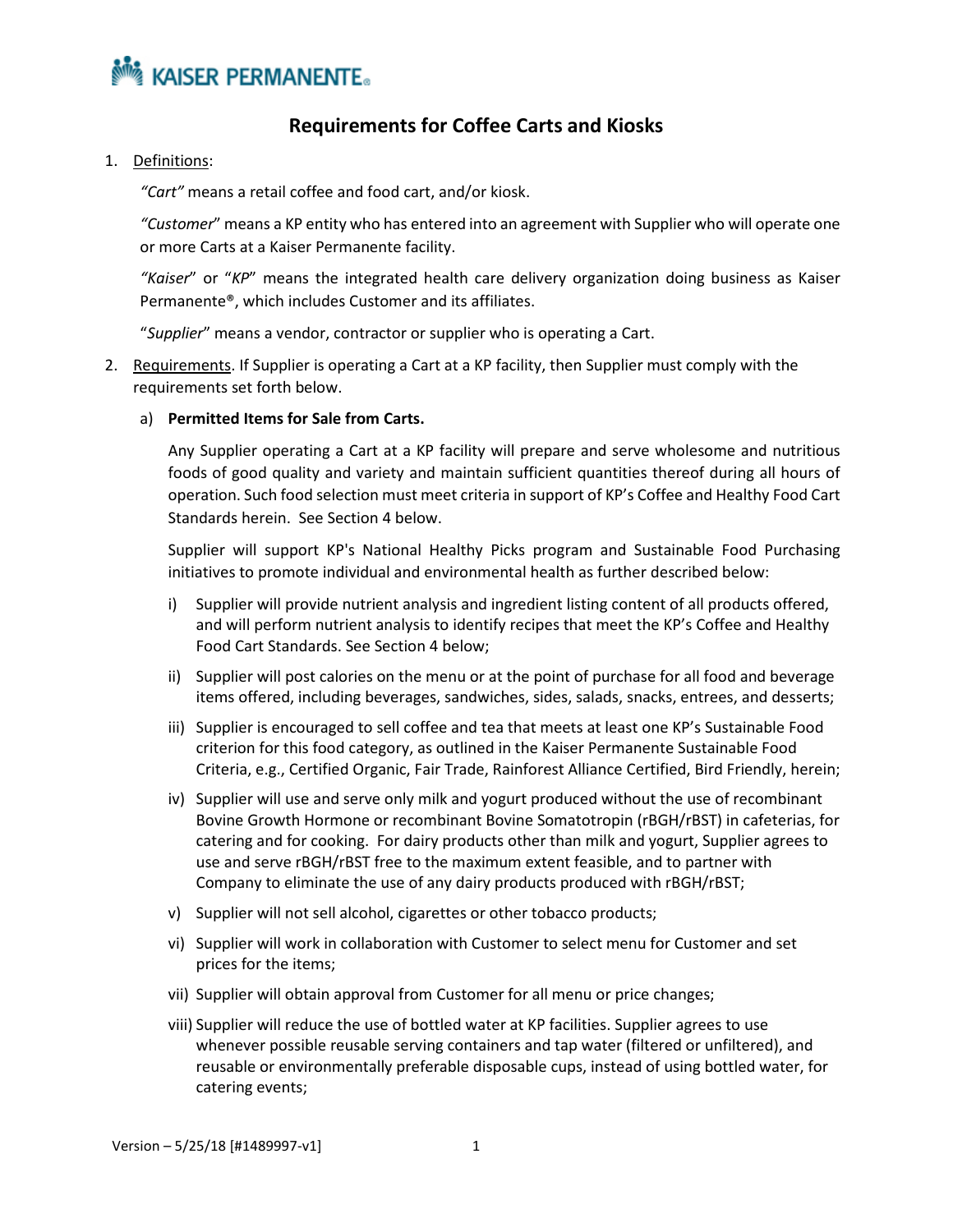# **MAISER PERMANENTE.**

- ix) If food is offered, supplier will make reasonable efforts to partner with Customer in reducing Customer's carbon emissions by offering at least one vegetarian option at each meal, and by promoting these items through marketing and education;
- x) Supplier agrees to use creative pricing strategies to encourage customer purchase of nutritionally and ecologically healthier menu options and discourage purchase of unhealthier menu options;
- xi) Supplier will comply with Company's policy of no trans fat food and eliminate products containing partially hydrogenated fats, including but not limited to cooking ingredients and prepared foods, such as baked goods, sauces and dressings; and
- xii) If Supplier provides catering services to KP, all food and beverages provided by Supplier will comply with Kaiser Permanente's requirements for Healthy Catering outlined in the Kaiser Permanente *Healthy Picks Program Guide*, which can be found at: [http://supplier.kp.org/healthypicks/index.html.](http://supplier.kp.org/healthypicks/index.html)
- b) **Food and Beverage Supplies.**
	- i) Disposable items used with food and beverages products should be of a quality and size appropriate for items served. Disposable products used for catering services should not be made of polystyrene or petroleum based ingredients. These products should be made of biobased paper or plastic alternatives (minimum 95 percent biobased content per ASTM D6866-05, the U.S. government approved method for determining biobased content) and, to the extent feasible, should meet suggested criteria outlined the in the Health Care Without Harm guide to Choosing Environmentally Preferable Food Service Ware: [https://noharm](https://noharm-uscanada.org/sites/default/files/documents-files/491/EPP_Food_Svc_Ware.pdf)[uscanada.org/sites/default/files/documents-files/491/EPP\\_Food\\_Svc\\_Ware.pdf](https://noharm-uscanada.org/sites/default/files/documents-files/491/EPP_Food_Svc_Ware.pdf)
	- ii) These items include, but are not limited to: wrapped drinking straws, cups and lids for beverages, carry-out containers, coffee stirrers, cutlery, plates and bowls. Supplier agrees to buy napkins and other paper products that exceed the minimum percentages of post-consumer fiber content recommended under the U.S. EPA Comprehensive Procurement Guidelines for recycled content and to the extent practicable also choose products that were manufactured without the use of chlorine or chlorine compounds. See [https://www.epa.gov/smm/comprehensive-procurement-guideline-cpg-program#products.](https://www.epa.gov/smm/comprehensive-procurement-guideline-cpg-program#products)
	- iii) Supplier shall provide sufficient quantities of disposable supplies for use with items sold. KP reserves the right to approve the type of trash receptacles used by Supplier and their location within the Supplier site. Supplier shall empty the trashcans and receptacles every day and shall keep the Supplier Site in a clean, neat and orderly condition.
	- iv) Supplier agrees make efforts to take factors such as toxicity, resource use, waste generation and total cost of ownership as well as quality, price and functionality into consideration when choosing products and services.
	- v) Supplier agrees to fully support and participate in Customer's current and future waste reduction, recycling and composting programs, and to support and participate in all local environmental protection and clean-up programs.
	- vi) Supplier will use using non-toxic, biodegradable cleaning products and cleaning methods and equipment that minimize use of toxic cleaning chemicals to the maximum extent feasible.
	- vii) Supplier will use integrated pest management practices to avoid or address pest issues.